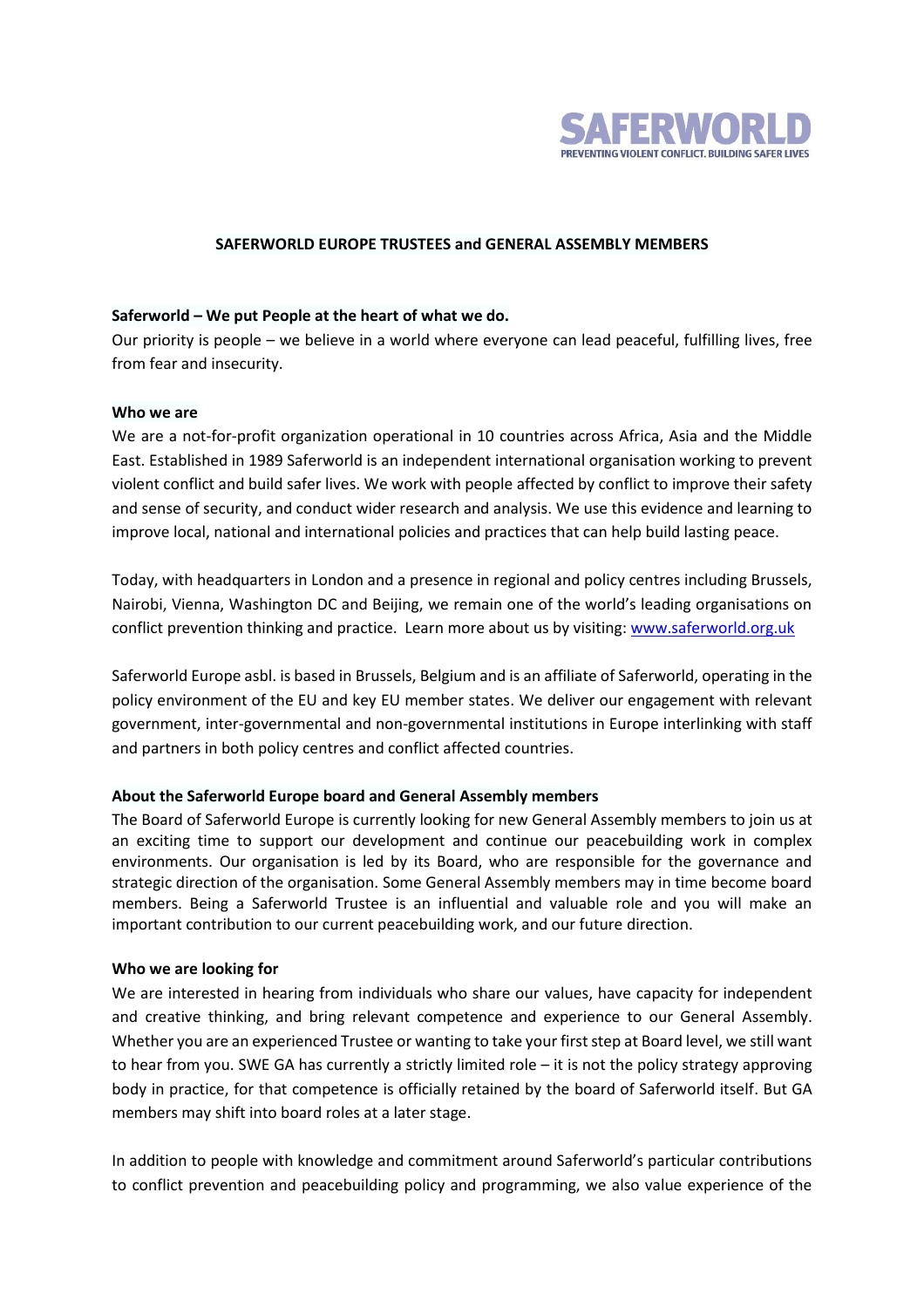countries and communities where we work. Having a background in specialist areas that will enhance our effectiveness as a general assembly is especially welcome, *such as*, organisational development and change; executive management and leadership; risk and compliance management; financial management and accounting; fundraising/ donor experience/ funding connections are desirable; media and communications; human resource development – but also programmatic experience such as the role of social change movements and networks in peacebuilding or political influencing. It is desirable that some GA members should have 'lived experience' of the contexts of Saferworld/SWE work with insights on key political contexts, such as France and Germany or from conflict affected countries (Sahel, Somalia, Afghanistan and others).

Understanding and experience in fundraising is particularly welcomed, be it from European Union budgets, member state agencies, or from private and charitable sources.

No candidate is expected to have a background in all of these specialist areas, so candidates should not be put off by the length of this list!

Saferworld is an equal opportunities employer and we are committed to creating an inclusive environment for all employees and Trustees. We celebrate difference and applications are actively encouraged from individuals from diverse backgrounds, in particular, those who reflect and represent the communities we work in. We are committed to ensuring gender equality within our organisation and we also welcome those who represent the youth we engage with.

Our SWE board and General Assembly members are expected to carry out the following duties honestly and reasonably:

- Ensure the organisation is carrying out its purposes for the public benefit
- Comply with our governing document and law
- Act in the organisations best interests
- Manage the organisation's resources responsibly
- Act with reasonable care and skill
- Ensure the organisation is accountable

# **Benefits and Expenses**

The benefits of becoming one of our Trustees is the opportunity to make strategic decisions and develop new skills, network with senior professionals, and influence the future shape and direction of Saferworld Europe. In line with the regulations and practice, no payment will be made for these positions, but all expenses will be reimbursed for attendance at our meetings.

# **Time commitment**

Your minimum commitment in an average year is likely to be about 4 days, of which 2 would be on fixed dates, planned well in advance. We encourage active participation and Trustees often give more time. Initial term of office is for 3 years, with the potential to be reappointed for a further 3 years.

There are two Board meetings a year and one General Assembly a year, each lasting half a day – (with e-participation). In addition, there can be some contributions required for reflection processes and